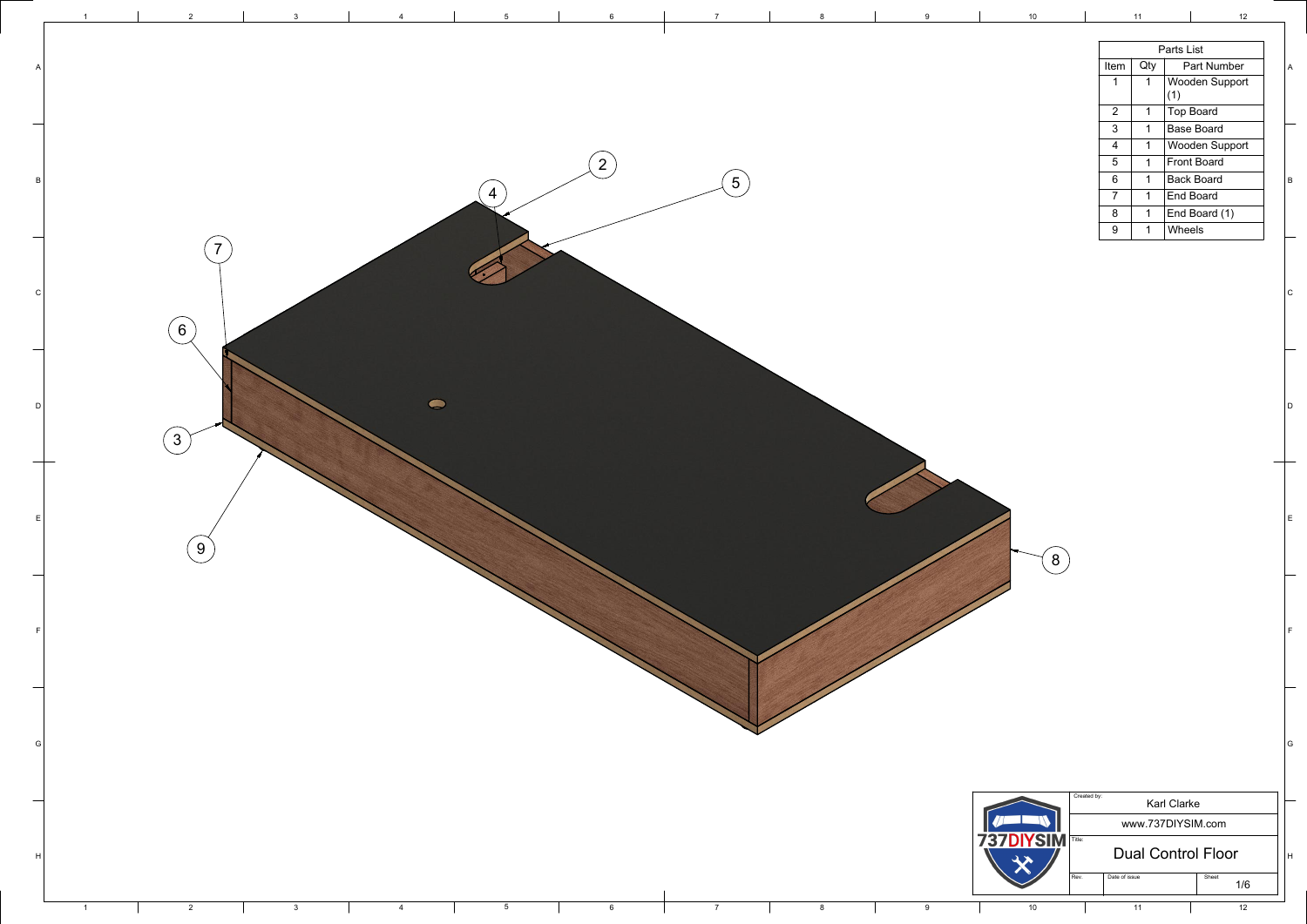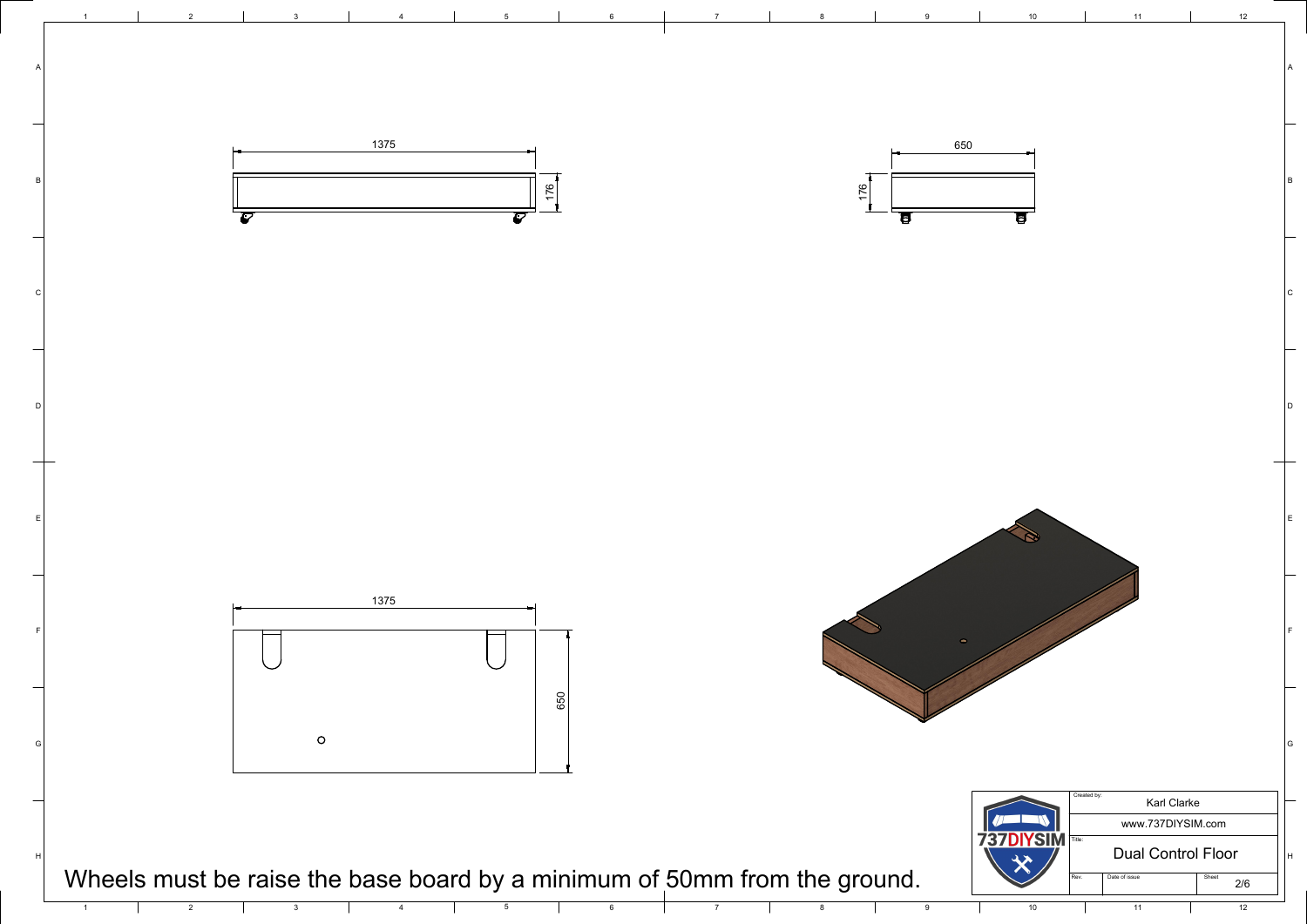| 1375<br>650<br>l B<br>$\frac{8}{10}$<br>١c<br>$\overline{2}$<br>$\overline{\phantom{0}}$<br> D<br>1375<br>$\overline{2}$<br>1239<br>1197<br>1155<br>219<br>177<br>135<br>$\frac{136}{1}$<br>$\bullet$<br>$\frac{1}{2}$<br>$\gamma_{\rm m}$<br>$\phi^{31}$<br>650 | <b>Parts List</b><br>Qty<br><b>Part Number</b><br>Item<br>$\boxed{\mathsf{Top}\, \mathsf{Board}}$<br>$\overline{2}$ | A |
|------------------------------------------------------------------------------------------------------------------------------------------------------------------------------------------------------------------------------------------------------------------|---------------------------------------------------------------------------------------------------------------------|---|
|                                                                                                                                                                                                                                                                  |                                                                                                                     |   |
|                                                                                                                                                                                                                                                                  |                                                                                                                     |   |
|                                                                                                                                                                                                                                                                  |                                                                                                                     |   |
|                                                                                                                                                                                                                                                                  |                                                                                                                     |   |

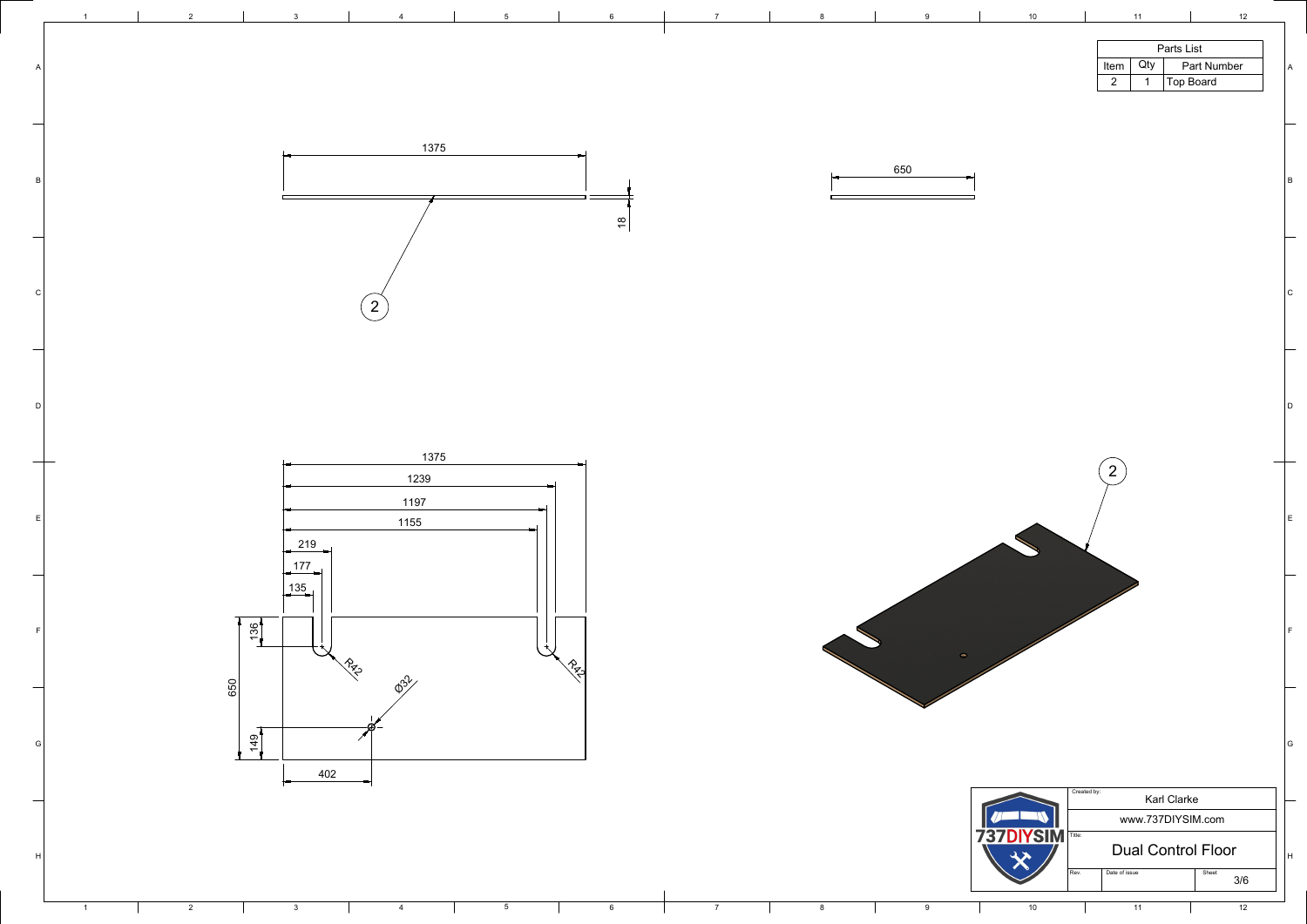

 $\mathsf{C}$ 



D

E

F

|  |  |      |  |  |  |     |          |                          |                | 1 <sub>0</sub>             |                    |  | 12 |   |
|--|--|------|--|--|--|-----|----------|--------------------------|----------------|----------------------------|--------------------|--|----|---|
|  |  |      |  |  |  |     |          |                          |                |                            |                    |  |    |   |
|  |  |      |  |  |  |     |          |                          | $ $ Item $ $   | <b>Parts List</b><br>$Qty$ | <b>Part Number</b> |  |    |   |
|  |  |      |  |  |  |     |          |                          | 3 <sup>1</sup> |                            | Base Board         |  |    |   |
|  |  |      |  |  |  |     |          |                          |                |                            |                    |  |    |   |
|  |  | 1375 |  |  |  | 650 | $\infty$ | $\overline{\phantom{0}}$ |                |                            |                    |  |    |   |
|  |  |      |  |  |  |     |          |                          |                |                            |                    |  |    | B |

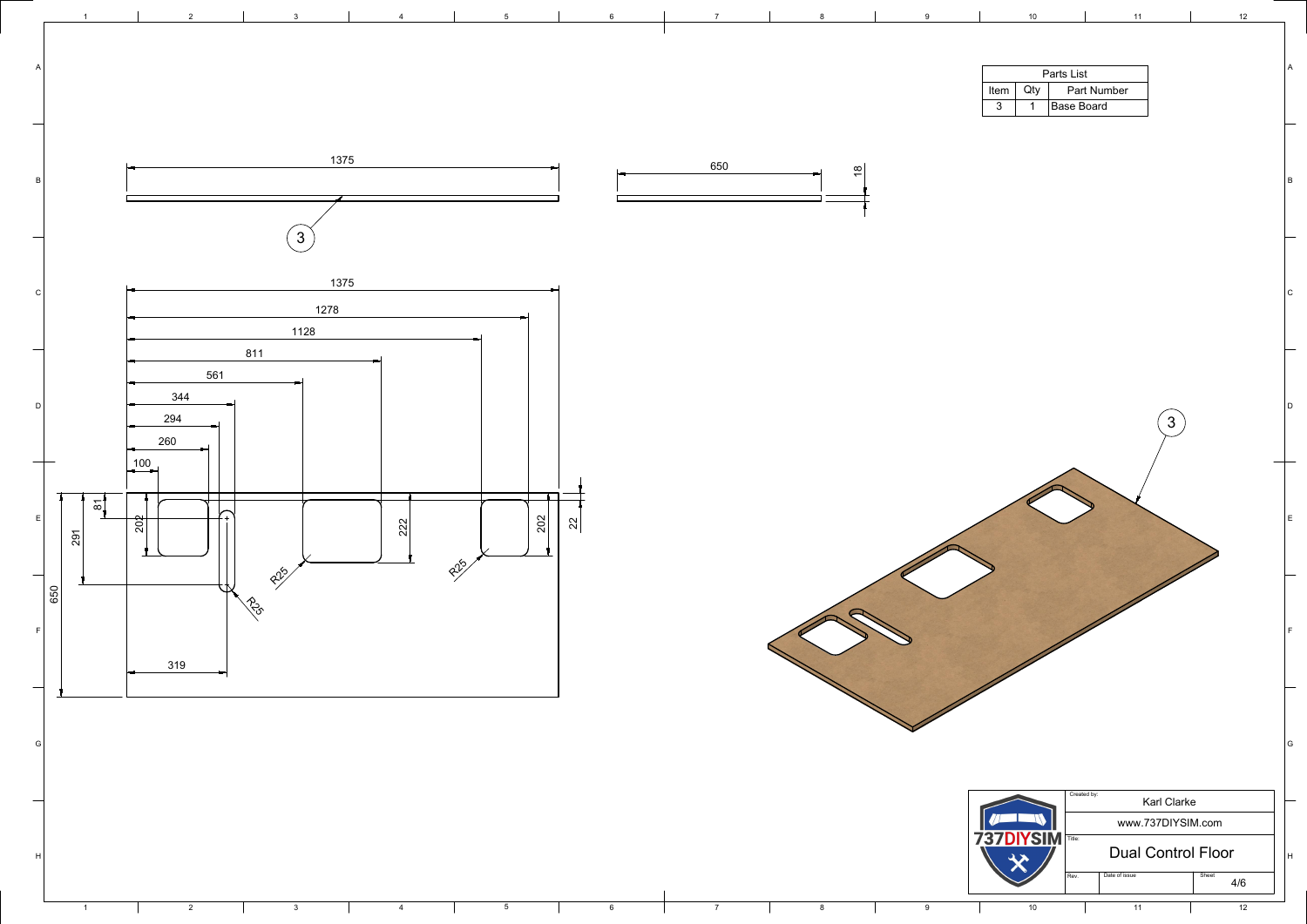

H  $\vert$